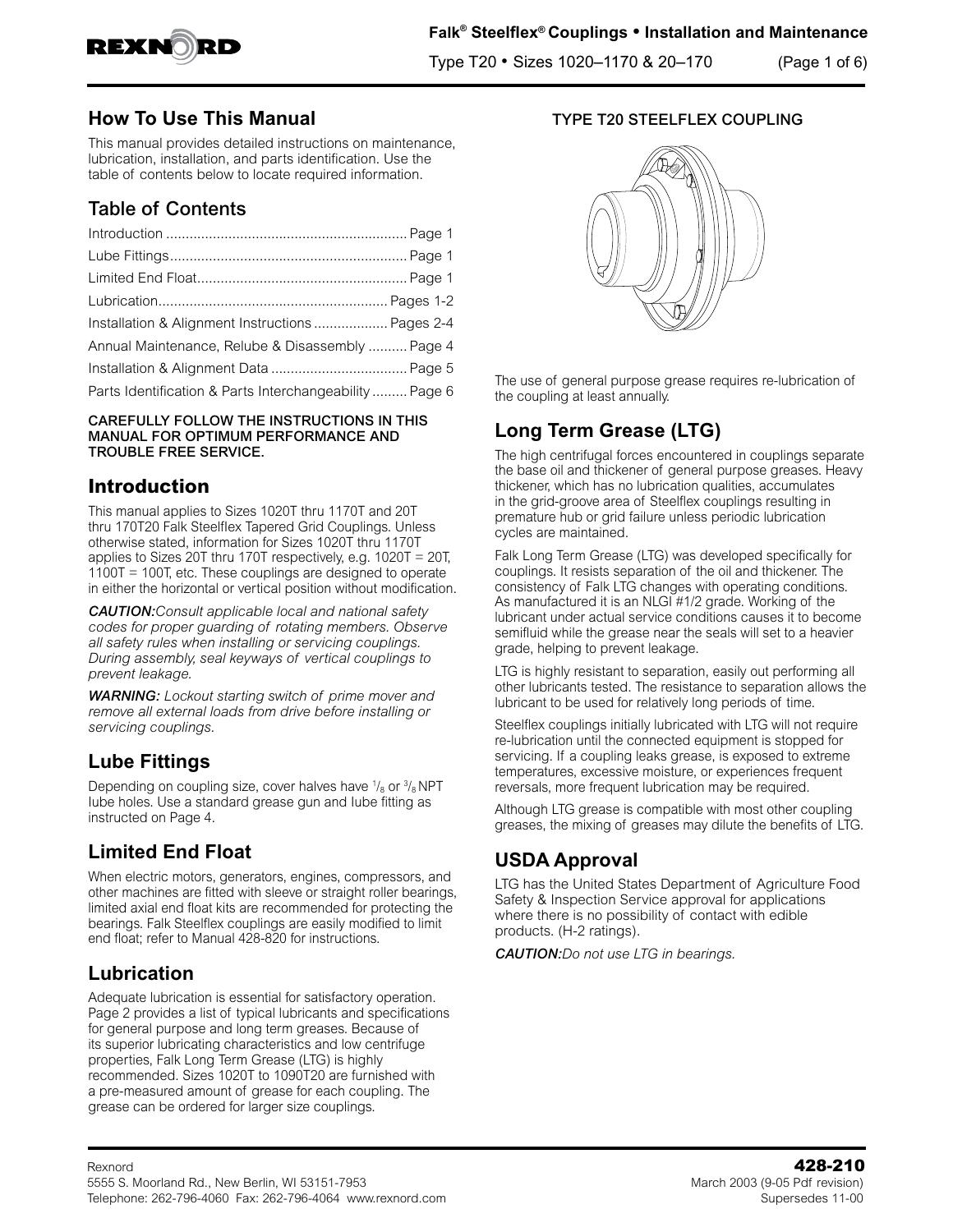(Page 2 of 6) Type T20 • Sizes 1020–1170 & 20–170



# **Specifications — Falk LTG**

The values shown are typical and slight variations are permissible.

AMBIENT TEMPERATURE RANGE — -20°F (-29°C) to 250°F (121°C). Min. Pump = 20° F (-7° C).

MINIMUM BASE OIL VISCOSITY — 3300SSU (715cST) @ 100°F (38°C).

THICKENER — Lithium & soap/polymer.

CENTRIFUGE SEPARATION CHARACTERISTICS — ASTM #D4425 (Centrifuge Test) — K36 = 2/24 max., very high resistance to centrifuging.

NLGI GRADE (ASTM D-217)  $-$ <sup>1</sup>/<sub>2</sub>

CONSISTENCY (ASTM D-217) — 60 stroke worked penetration value in the range of 315 to 360 measured at 77°F (25°C)

MINIMUM DROPPING POINT — 350°F (177°C) minimum

MINIMUM TIMKEN O.K. LOAD — 40 lbs.

ADDITIVES — Rust and oxidation inhibitors that do not corrode steel or swell or deteriorate synthetic seals.

### Packaging

14 oz (0,4 kg ) CARTRIDGES — Individual or case lots of 10 or 30.

35 lb (16 kg ) PAIL, 120 lb (54 kg ) KEG & 400 lb (181 kg) DRUMS.

## **General Purpose Grease**

Annual Lubrication — The following specifications and lubricants for general purpose grease apply to Falk Steelflex couplings that are lubricated annually and operate within ambient temperatures of 0°F to 150°F (-18°C to 66°C). For temperatures beyond this range, refer to Falk.

If a coupling leaks grease, is exposed to extreme temperatures, excessive moisture, or experiences frequent reversals, more frequent lubrication may be required.

## **Specifications — General Purpose Coupling Lubricants**

The values shown are typical and slight variations are permissible.

DROPPING POINT — 300°F (149°C) or higher.

CONSISTENCY — NLGI No. 2 with 60 stroke worked penetration value in the range of 250 to 300.

SEPARATION AND RESISTANCE — Low oil separation rate and high resistance to separation from centrifuging.

LIQUID CONSTITUENT — Possess good lubricating properties equivalent to a high quality, well refined petroleum oil.

INACTIVE — Must not corrode steel or cause swelling or deterioration of synthetic seals.

CLEAN — Free from foreign inclusions.

## **Installation Of Type T20 Steelflex Tapered Grid Couplings**

### Installation

Only standard mechanics tools, wrenches, a straight edge, and feeler gauges are required to install Falk Steelflex couplings. Clean all parts using a non-flammable solvent. Check hubs, shafts and keyways for burrs. Coupling Sizes 1020T thru 1090T are generally furnished for CLEARANCE FIT with setscrew over the keyway. Sizes 1100T and larger are furnished for an INTERFERENCE FIT without a setscrew.

CLEARANCE FIT HUBS — Clean all parts using a nonflammable solvent. Check hubs, shafts, and keyways for burrs. Do not heat clearance fit hubs. Install keys, mount hubs with flange face flush with shaft ends or as otherwise specified and tighten setscrews.

INTERFERENCE FIT HUBS — Furnished without setscrews. Heat hubs to a maximum of 275°F (135°C) using an oven, torch, induction heater, or an oil bath. To prevent seal damage, DO NOT heat hubs beyond a maximum temperature of 400°F (205°C).

When an oxy-acetylene or blow torch is used, use an excess acetylene mixture. Mark hubs near the center of their length in several places on hub body with a temperature sensitive crayon, 275°F (135°C) melt temperature. Direct flame towards hub bore using constant motion to avoid overheating an area.

*WARNING: If an oil bath is used, the oil must have a flash point of 350°F (177°C) or higher. Do not rest hubs on the bottom of the container. Do not use an open flame in a combustible atmosphere or near combustible materials.* 

Heat hubs as instructed above. Mount hubs as quickly as possible with hub face flush with shaft end. Allow hubs to cool before proceeding. Insert setscrews (if required) and tighten.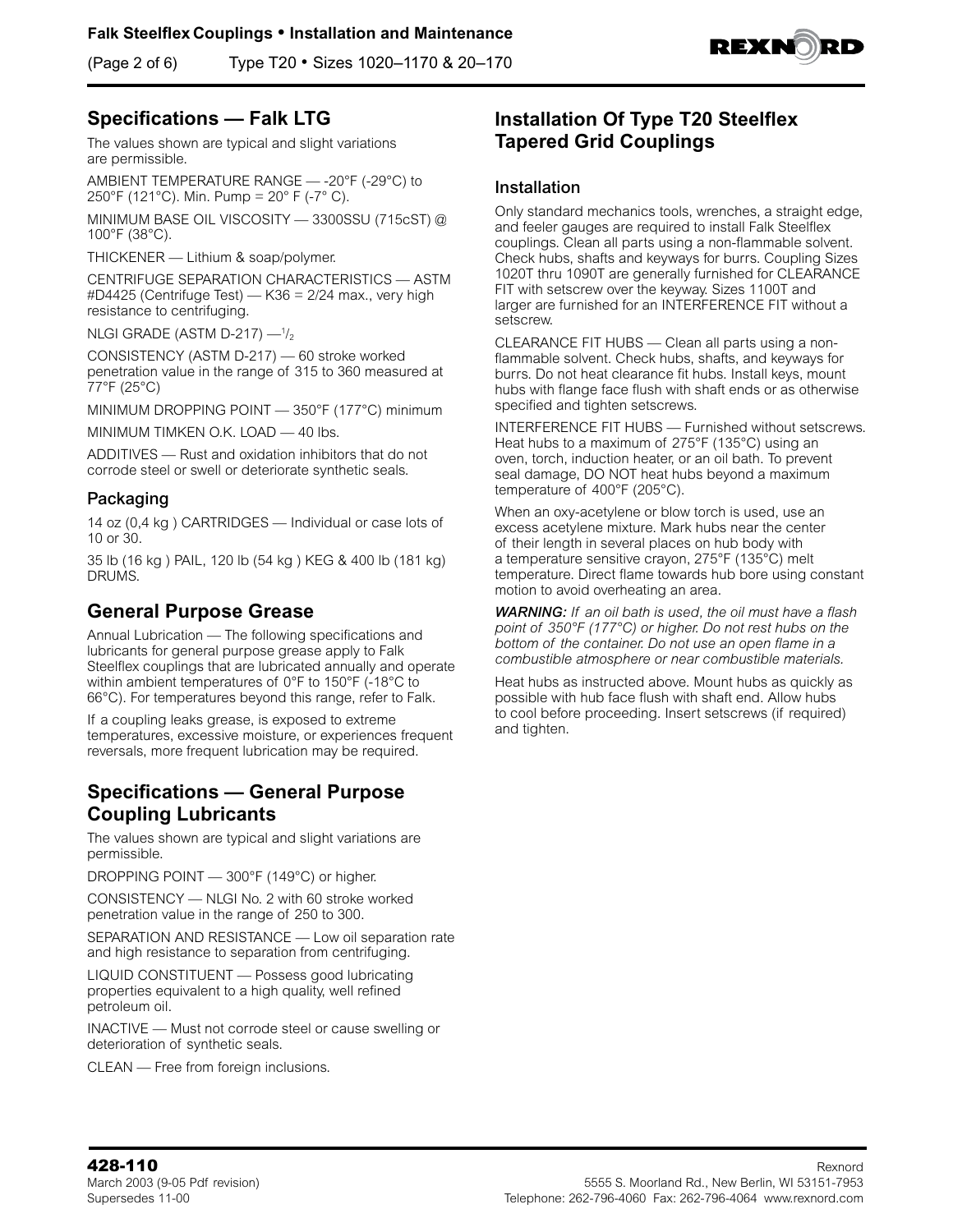

Type T20 • Sizes 1020–1170 & 20–170 (Page 3 of 6)

# **Maximize Performance And Life**

The performance and life of couplings depend largely upon how you install and maintain them. Before installing couplings, make certain that foundations of equipment to be connected meet manufacturers' requirements. Check for soft foot. The use of stainless steel shims is recommended. Measuring misalignment and positioning equipment within alignment tolerances is simplified with an alignment computer. These calculations can also be done graphically or mathematically.

Alignment is shown using spacer bar and straight edge. This practice has proven to be adequate for many industrial applications. However, for superior final alignment, the use of dial indicators (see Manual 458-834 for instructions), lasers, alignment computers, or graphical analysis is recommended.

### 1— Mount Covers, Seals & Hubs



Lock out starting switch of prime mover. Clean all metal parts using a non-flammable solvent. Place seals into each cover half and lightly coat seals with grease. Place covers on shafts BEFORE mounting hubs. Heat interference fit hubs as previously instructed. Seal keyways to prevent leakage. Mount hubs on their respective shafts so the hub face is flush with the end of its shaft unless otherwise indicated. Tighten setscrews when furnished.

## 2 — Gap & Angular Alignment



Use a spacer bar equal in thickness to the gap specified in Table 1, Page 5. Insert bar as shown below left, to same depth at 90° intervals and measure clearance between bar and hub face with feelers. The difference in minimum and maximum measurements must not exceed the ANGULAR installation limits specified in Table 1.

#### 3 — Offset Alignment



Align so that a straight edge rests squarely (or within the limits specified in Table 1) on both hubs as shown above and also at 90° intervals. Check with feelers. The clearance must not exceed the PARALLEL OFFSET installation limits specified in Table 1. Tighten all foundation bolts and repeat Steps 2 and 3. Realign coupling if necessary.

### 4 — InsertGrid



Insert gasket thru the gap and hang it on either hub. Pack gap and grooves with specified lubricant before inserting grid. When grids are furnished in two or more segments, install them so that all cut ends extend in the same direction (as detailed in the exploded view picture above); this will assure correct grid contact with non-rotating pin in cover halves. Spread the grid slightly to pass over the coupling teeth and seat with a soft mallet*.*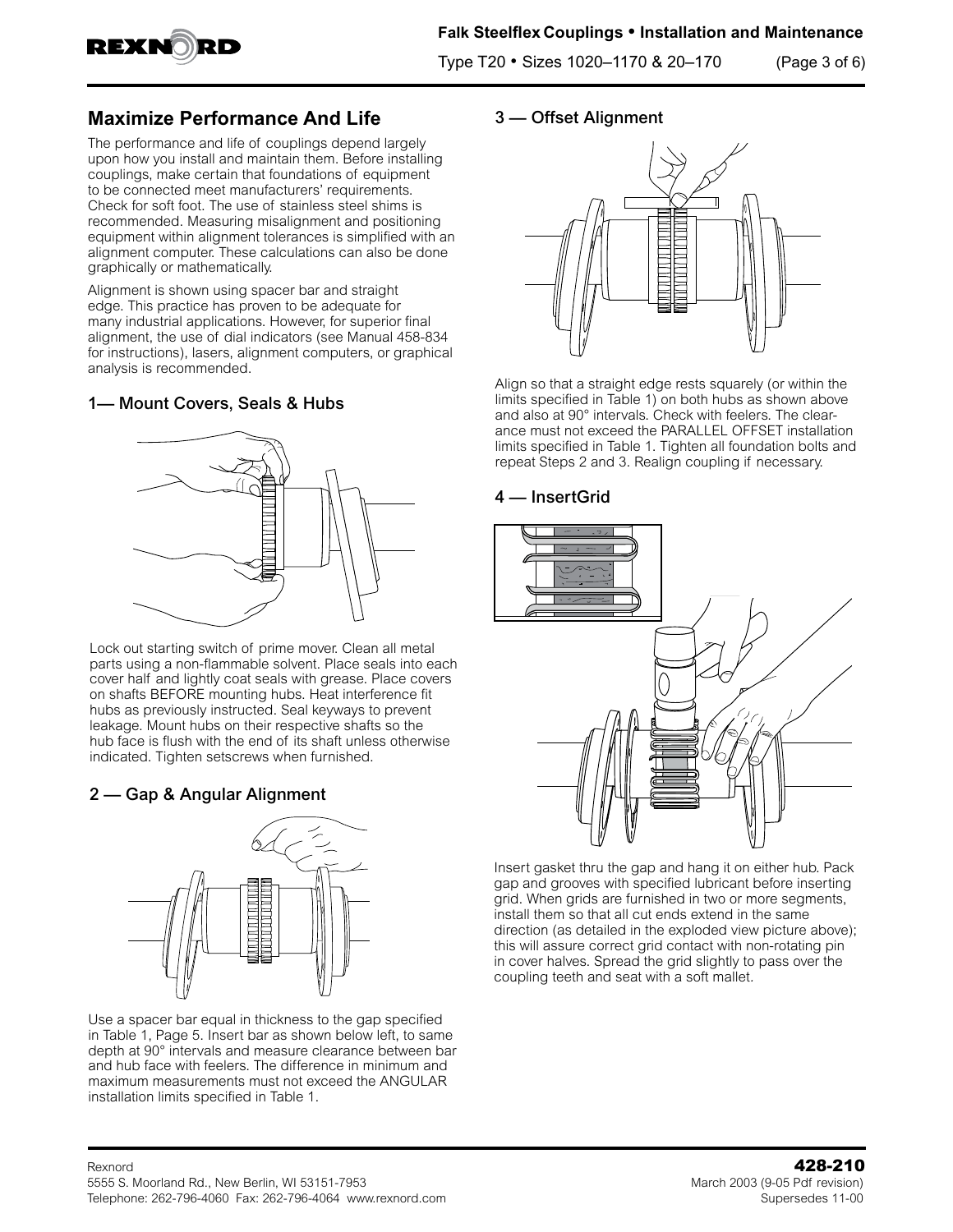(Page 4 of 6) Type T20 • Sizes 1020–1170 & 20–170



### 5 — Pack With Grease & Assemble Covers





Pack the spaces between and around the grid with as much lubricant as possible and wipe off excess flush with top of grid. Make certain lube plugs are removed to ease in cover assembly. Slide cover halves with seals onto hubs and position with lube holes 180° apart (90° apart for Sizes 1150 thru 1170). Line up cover and gasket bolt holes and secure with fasteners; tighten to torque specified in Table 1. *CAUTION: Make certain lube plugs are installed before operating.* 

### **Annual Maintenance**

For extreme or unusual operating conditions, check coupling more frequently.

- 1. Check alignment per steps on Page 3. If the maximum operating misalignment limits are exceeded, realign the coupling to the recommended installation limits. See Table 1 for installation and operating alignment limits.
- 2. Check tightening torques of all fasteners.
- 3. Inspect seal ring and gasket to determine if replacement is required. If leaking grease, replace.
- 4. When connected equipment is serviced, disassemble the coupling and inspect for wear. Replace worn parts. Clean grease from coupling and repack with new grease. Install coupling using new gasket as instructed in this manual.

#### Periodic Lubrication



The required frequency of lubrication is directly related to the type of lubricant chosen, and the operating conditions. Steelflex couplings lubricated with general purpose coupling greases, should be relubed annually. The use of Falk Long Term Grease (LTG) will allow relube intervals to be extended to beyond five years. When relubing, remove both lube plugs and insert lube fitting. Fill with recommended lubricant until an excess appears at the opposite hole. *CAUTION:* Make certain all plugs have been inserted after lubricating.

## Coupling Disassembly & Grid Removal



Whenever it is necessary to disconnect the coupling, remove the cover halves and grid. A round rod or screwdriver that will conveniently fit into the open loop ends of the grid is required. Begin at the open end of the grid section and insert the rod or screwdriver into the loop ends. Use the teeth adjacent to each loop as a fulcrum and pry the grid out radially in even, gradual stages, proceeding alternately from side to side.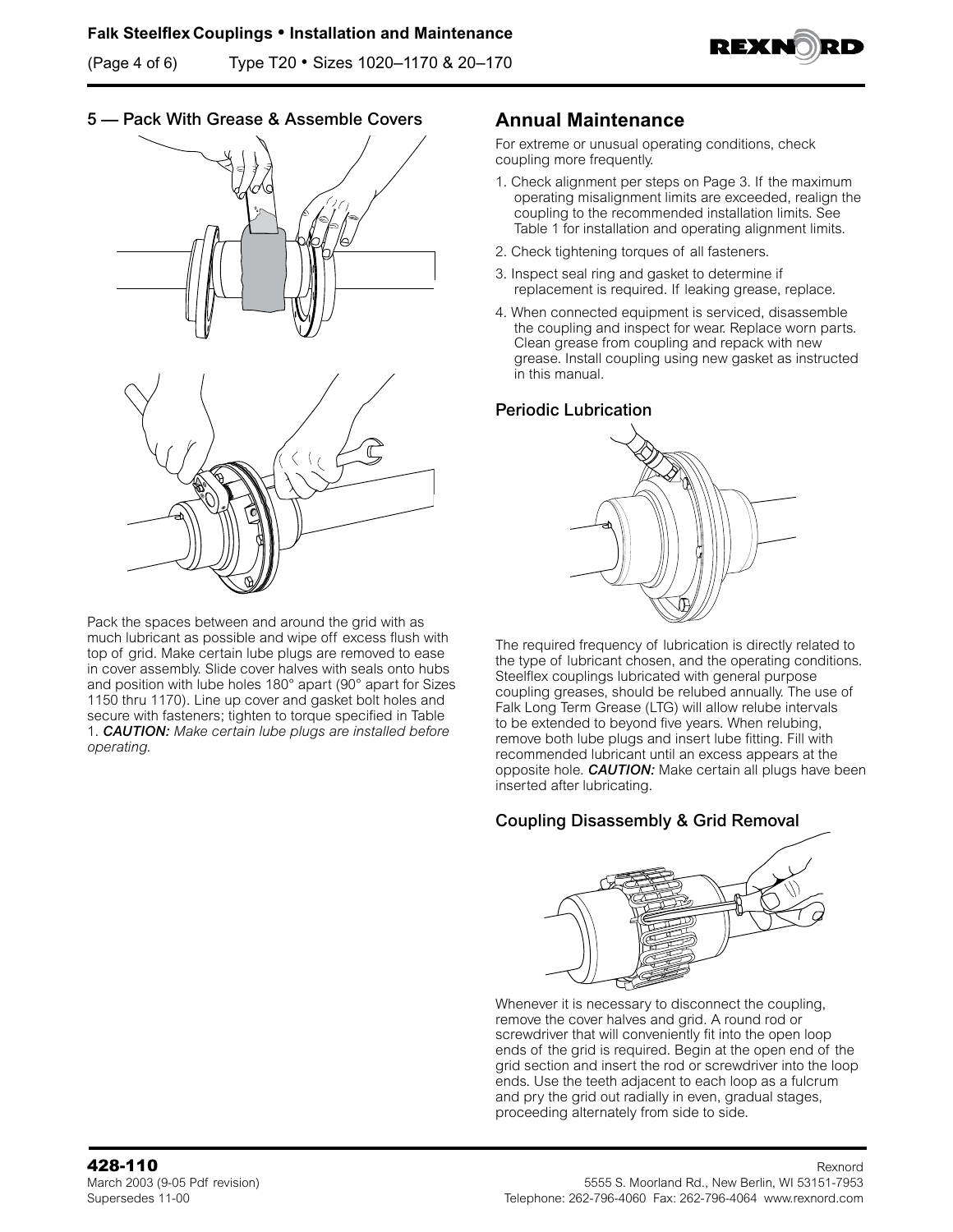

### **Falk Steelflex Couplings • Installation and Maintenance**

Type T20 • Sizes 1020–1170 & 20–170 (Page 5 of 6)

# **Type T Coupling Installation & Alignment Data**

Maximum life and minimum maintenance for the coupling and connected machinery will result if couplings are accurately aligned. Coupling life expectancy between initial alignment and maximum operating limits is a function of load, speed and lubrication. Maximum operating values listed in Table 1 are based on cataloged allowable rpm.

Values listed are based upon the use of the gaps listed, standard coupling components, standard assemblies, and cataloged allowable speeds.

Values may be combined for an installation or operating condition.

Example: 1060T max. operating misalignment is .016" parallel plus .018" angular.

NOTE: For applications requiring greater misalignment, refer application details to the Factory.

Angular misalignment is dimension X minus Y as illustrated below.

Parallel misalignment is distance P between the hub center lines as illustrated below.

End float (with zero angular and parallel misalignment) is the axial movement of the hubs(s) within the cover(s) measured from "O" gap.

ANGULAR MISALIGNMENT

PARALLEL OFFSET MISALIGNMENT END FLOAT







**TABLE 1 — Misalignment & End Float** 

|             | <b>Installation Limits</b>  |                  |                    |                  |                        |    | <b>Operating Limits</b>     |           |                    |           |                                                        |       |                                                                    |      |                                |         |      |
|-------------|-----------------------------|------------------|--------------------|------------------|------------------------|----|-----------------------------|-----------|--------------------|-----------|--------------------------------------------------------|-------|--------------------------------------------------------------------|------|--------------------------------|---------|------|
| <b>SIZE</b> | <b>Parallel</b><br>Offset-P |                  | Angular<br>$(x-y)$ |                  | <b>Hub Gap</b><br>±10% |    | <b>Parallel</b><br>Offset-P |           | Angular<br>$(x-y)$ |           | <b>End Float</b><br><b>Physical Limit</b><br>(Min) 2xF |       | <b>Cover Fastener</b><br><b>Tightening</b><br><b>Torque Values</b> |      | <b>Allow</b><br>Speed<br>(rpm) | Lube Wt |      |
|             | <b>Max</b><br>Inch          | <b>Max</b><br>mm | Max<br>Inch        | <b>Max</b><br>mm | Inch                   | mm | Max<br>Inch                 | Max<br>mm | Max<br>Inch        | Max<br>mm | Inch                                                   | mm    | $(lb-in)$                                                          | (Nm) |                                | Ib      | kg   |
| 1020T       | .006                        | 0.15             | .003               | 0,08             | .125                   | 3  | .012                        | 0,30      | .010               | 0,25      | .186                                                   | 4,72  | 100                                                                | 11,3 | 6000                           | .06     | 0,03 |
| 1030T       | .006                        | 0,15             | .003               | 0,08             | .125                   | 3  | .012                        | 0,30      | .012               | 0,30      | .186                                                   | 4,72  | 100                                                                | 11,3 | 6000                           | .09     | 0,04 |
| 1040T       | .006                        | 0,15             | .003               | 0,08             | .125                   | 3  | .012                        | 0,30      | .013               | 0,33      | .186                                                   | 4,72  | 100                                                                | 11,3 | 6000                           | .12     | 0,05 |
| 1050T       | .008                        | 0,20             | .004               | 0,10             | .125                   | 3  | .016                        | 0,41      | .016               | 0,41      | .186                                                   | 4,72  | 200                                                                | 23,6 | 6000                           | .15     | 0,07 |
| 1060T       | .008                        | 0,20             | .005               | 0,13             | .125                   | 3  | 016                         | 0,41      | .018               | 0,46      | 220                                                    | 5,59  | 200                                                                | 22,6 | 6000                           | .19     | 0,09 |
| 1070T       | .008                        | 0,20             | .005               | 0,13             | .125                   | 3  | 016                         | 0,41      | .020               | 0,51      | 220                                                    | 5,59  | 200                                                                | 22,6 | 5500                           | .25     | 0,11 |
| 1080T       | .008                        | 0,20             | .006               | 0,15             | .125                   | 3  | 016                         | 0,41      | .024               | 0,61      | 282                                                    | 7,16  | 200                                                                | 22,6 | 4750                           | .38     | 0,17 |
| 1090T       | .008                        | 0,20             | .007               | 0,18             | .125                   | 3  | .016                        | 0,41      | .028               | 0,71      | 282                                                    | 7,16  | 200                                                                | 22,6 | 4000                           | .56     | 0,25 |
| 1100T       | .010                        | 0,25             | .008               | 0,20             | .188                   | 5  | .020                        | 0,51      | .033               | 0,84      | .408                                                   | 10,36 | 260                                                                | 29,4 | 3250                           | .94     | 0,43 |
| 1110T       | .010                        | 0,25             | .009               | 0,23             | .188                   | 5  | .020                        | 0,51      | .036               | 0,91      | .408                                                   | 10,36 | 260                                                                | 29,4 | 3000                           | 1.1     | 0,51 |
| 1120T       | .011                        | 0,28             | .010               | 0,25             | .250                   | 6  | 022                         | 0,56      | .040               | 1,02      | 546                                                    | 13,87 | 260                                                                | 29,4 | 2700                           | 1.6     | 0,74 |
| 1130T       | .011                        | 0,28             | .012               | 0,30             | .250                   | 6  | .022                        | 0,56      | .047               | 1,19      | .548                                                   | 13,92 | 650                                                                | 73,4 | 2400                           | 2.0     | 0,91 |
| 1140T       | .011                        | 0,28             | .013               | 0,33             | .250                   | 6  | 022                         | 0,56      | .053               | 1,35      | .568                                                   | 14,43 | 650                                                                | 73,4 | 2200                           | 2.5     | 1,14 |
| 1150T       | .012                        | 0,30             | .016               | 0,41             | .250                   | 6  | 024                         | 0,61      | .062               | 1,57      | 620                                                    | 15,75 | 650                                                                | 146  | 2000                           | 4.2     | 1,91 |
| 1160T       | .012                        | 0,30             | .018               | 0,46             | .250                   | 6  | .024                        | 0,61      | .070               | 1,78      | .630                                                   | 16,00 | 1300                                                               | 146  | 1750                           | 6.2     | 2,81 |
| 1170T       | .012                        | 0,30             | .020               | 0,51             | .250                   | 6  | .024                        | 0,61      | .079               | 2,01      | .630                                                   | 16,00 | 1300                                                               | 146  | 1600                           | 7.7     | 3,49 |